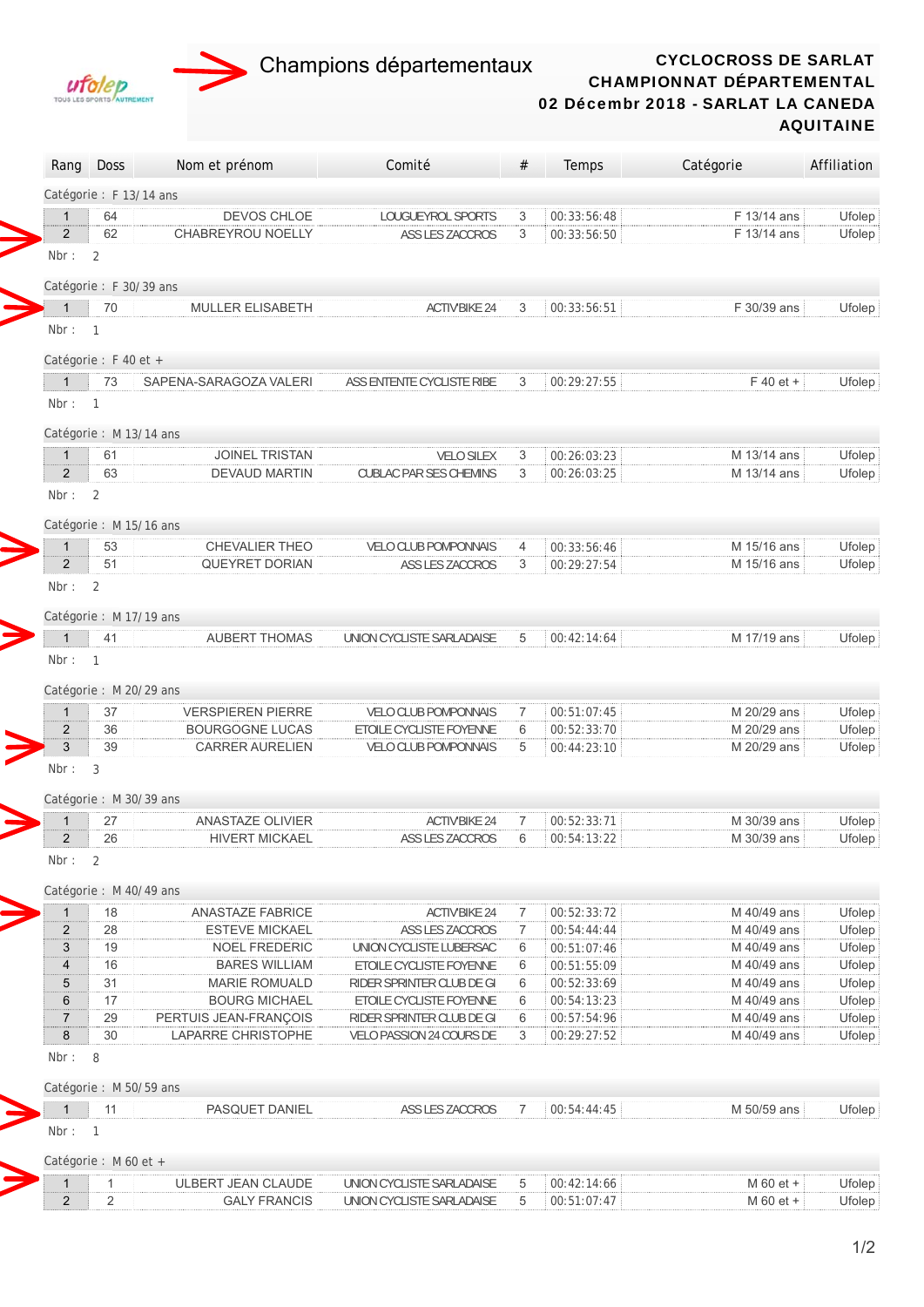## CYCLOCROSS DE SARLAT CHAMPIONNAT DÉPARTEMENTAL 02 Décembr 2018 - SARLAT LA CANEDA AQUITAINE



| Rang           | <b>Doss</b>  | Nom et prénom             | Comité                                          | #              | <b>Temps</b> | Catégorie   | Affiliation |
|----------------|--------------|---------------------------|-------------------------------------------------|----------------|--------------|-------------|-------------|
| $\mathbf{1}$   | 37           | <b>VERSPIEREN PIERRE</b>  | <b>VELO CLUB POMPONNAIS</b>                     | $\overline{7}$ | 00:51:07:45  | M 20/29 ans | Ufolep      |
| $\overline{2}$ | 27           | <b>ANASTAZE OLIVIER</b>   | <b>ACTIV'BIKE 24</b>                            | $\overline{7}$ | 00:52:33:71  | M 30/39 ans | Ufolep      |
| 3              | 18           | <b>ANASTAZE FABRICE</b>   | <b>ACTIV'BIKE 24</b>                            | $\overline{7}$ | 00:52:33:72  | M 40/49 ans | Ufolep      |
| $\overline{4}$ | 28           | <b>ESTEVE MICKAEL</b>     | ASS LES ZACCROS                                 | $\overline{7}$ | 00:54:44:44  | M 40/49 ans | Ufolep      |
| 5              | 11           | PASQUET DANIEL            | ASS LES ZACCROS                                 | $\overline{7}$ | 00:54:44:45  | M 50/59 ans | Ufolep      |
| 6              | 19           | <b>NOEL FREDERIC</b>      | UNION CYCLISTE LUBERSAC                         | 6              | 00:51:07:46  | M 40/49 ans | Ufolep      |
| $\overline{7}$ | 16           | <b>BARES WILLIAM</b>      | <b>ETOILE CYCLISTE FOYENNE</b>                  | 6              | 00:51:55:09  | M 40/49 ans | Ufolep      |
| 8              | 31           | <b>MARIE ROMUALD</b>      | <b>RIDER SPRINTER CLUB DE</b>                   | 6              | 00:52:33:69  | M 40/49 ans | Ufolep      |
| 9              | 36           | <b>BOURGOGNE LUCAS</b>    | ETOILE CYCLISTE FOYENNE                         | 6              | 00:52:33:70  | M 20/29 ans | Ufolep      |
| 10             | 26           | <b>HIVERT MICKAEL</b>     | ASS LES ZACCROS                                 | 6              | 00:54:13:22  | M 30/39 ans | Ufolep      |
| 11             | 17           | <b>BOURG MICHAEL</b>      | ETOILE CYCLISTE FOYENNE                         | 6              | 00:54:13:23  | M 40/49 ans | Ufolep      |
| 12             | 29           | PERTUIS JEAN-FRANÇOIS     | <b>RIDER SPRINTER CLUB DE</b>                   | 6              | 00:57:54:96  | M 40/49 ans | Ufolep      |
| 13             | 41           | <b>AUBERT THOMAS</b>      | UNION CYCLISTE SARLADAI                         | 5              | 00:42:14:64  | M 17/19 ans | Ufolep      |
| 14             | $\mathbf{1}$ | <b>ULBERT JEAN CLAUDE</b> | UNION CYCLISTE SARLADAI                         | 5              | 00:42:14:66  | M 60 et +   | Ufolep      |
| 15             | 39           | <b>CARRER AURELIEN</b>    | <b>VELO CLUB POMPONNAIS</b>                     | 5              | 00:44:23:10  | M 20/29 ans | Ufolep      |
| 16             | 2            | <b>GALY FRANCIS</b>       | UNION CYCLISTE SARLADAI                         | 5              | 00:51:07:47  | M 60 et +   | Ufolep      |
| 17             | 53           | CHEVALIER THEO            | <b>VELO CLUB POMPONNAIS</b>                     | $\overline{4}$ | 00:33:56:46  | M 15/16 ans | Ufolep      |
| 18             | 61           | <b>JOINEL TRISTAN</b>     | <b>VELO SILEX</b>                               | 3              | 00:26:03:23  | M 13/14 ans | Ufolep      |
| 19             | 63           | <b>DEVAUD MARTIN</b>      | <b>CUBLAC PAR SES CHEMINS</b>                   | 3              | 00:26:03:25  | M 13/14 ans | Ufolep      |
| 20             | 30           | LAPARRE CHRISTOPHE        | <b>VELO PASSION 24 COURS D</b>                  | 3              | 00:29:27:52  | M 40/49 ans | Ufolep      |
| 21             | 51           | <b>QUEYRET DORIAN</b>     | ASS LES ZACCROS                                 | 3              | 00:29:27:54  | M 15/16 ans | Ufolep      |
| 22             | 73           |                           | SAPENA-SARAGOZA VALERI ASS ENTENTE CYCLISTE RIB | 3              | 00:29:27:55  | $F$ 40 et + | Ufolep      |
| 23             | 64           | DEVOS CHLOE               | LOUGUEYROL SPORTS                               | 3              | 00:33:56:48  | F 13/14 ans | Ufolep      |
| 24             | 62           | CHABREYROU NOELLY         | ASS LES ZACCROS                                 | 3              | 00:33:56:50  | F 13/14 ans | Ufolep      |
| 25             | 70           | MULLER ELISABETH          | <b>ACTIV'BIKE 24</b>                            | 3              | 00:33:56:51  | F 30/39 ans | Ufolep      |

Nombre de lignes : 25 02/12/2018

## **Abandons**

| DOSSARD | <b>NOM</b>       | <b>COMITE</b>                       | CATÉ        | <b>DEP</b> | <b>NBTOURS</b> | AFFILLIATION |
|---------|------------------|-------------------------------------|-------------|------------|----------------|--------------|
| гn      | LAGRANGE RAPHAEL | VELO CLUB DE DOMME                  | M 15/16 ans | 024        |                | Ufolep       |
| ົ       | MENEGHEL VINCENT | ETOILE CYCLISTE FOYENNE M 30/39 ans |             | 024        |                | Ufolep       |